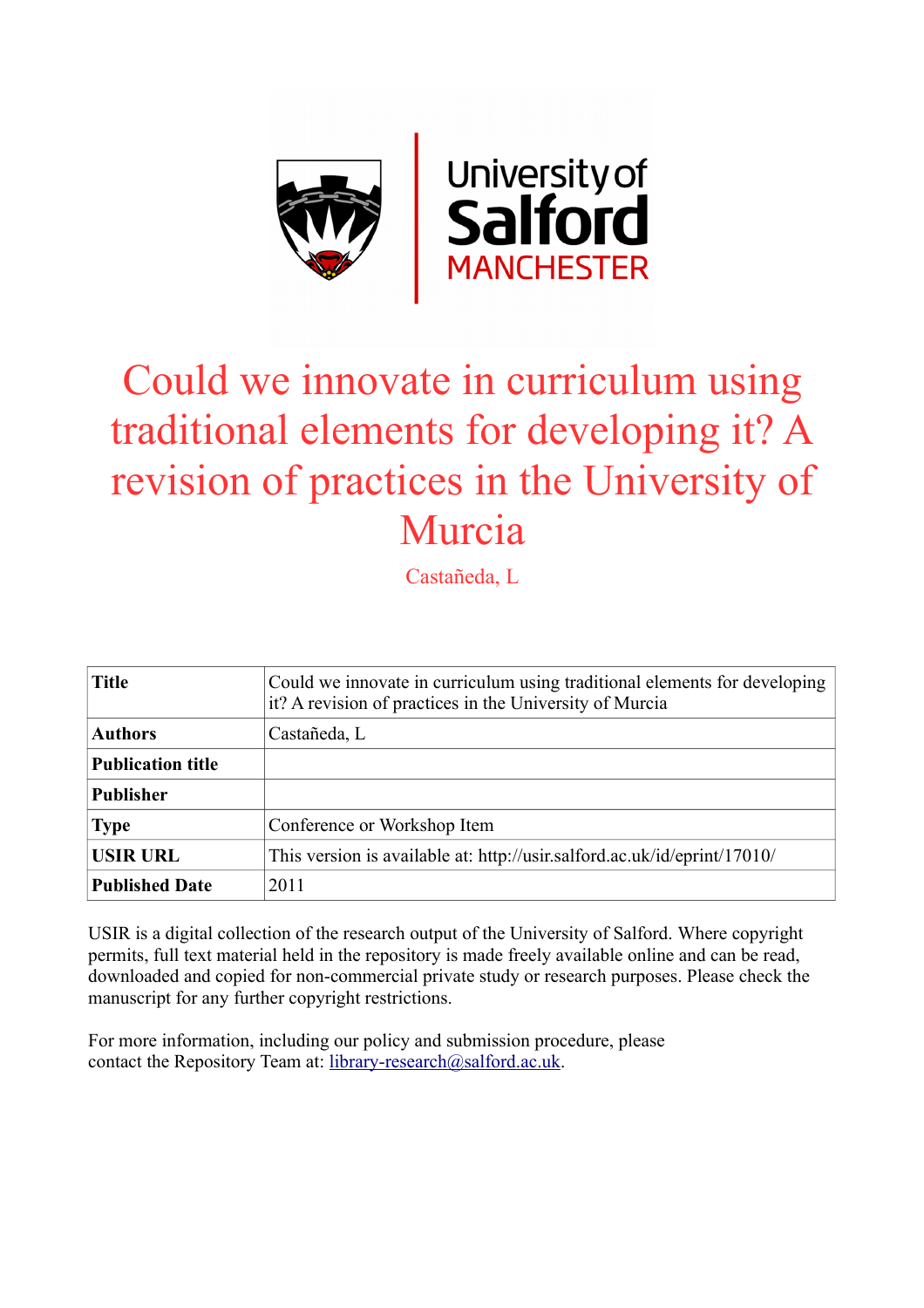## **Paper 100 – Full Paper**

## **Could We Innovate In Curriculum Using Traditional Elements For Development? A Revision of Online Practices in The University Of Murcia**

Linda Castañeda University of Murcia

Address for correspondence Facultad de Educación Campus Universitario de Espinardo 30100 Murcia Spain lindacq@um.es

#### **Abstract**

In this paper we describe an analysis of the curricular elements which organize the online *courses in the University of Murcia during the period 2004-2005 and 2008-2009.* 

*In addition, we also examine the analysis model we built. This model was the basis of the study and was the result of a far reaching review of the current literature and includes, in a single tool, every element included in the development of an e learning course.* 

*The majority of teachers in traditional universities are not professional teachers. They are experts in their areas of knowledge. Because of this, their interest in the role of curriculum development is quite low. This study reveals that even when they are trying to innovate, they still continue to use only the elements they know; despite those elements not fulfilling the needs of their courses.* 

#### **1. Introduction**

Until now, research focused on e-learning and on curriculum, has been carried out separately. There are several classic studies which have explored the elements of curriculum in education (Bishop, 1985; Block, 1971; Bloom, Et Al. 1956; Gagne, 1965; Rowntree, 1974; Taylor, 1975; among others), and some of these studies have proposed various analytical models. Moreover, many recent studies have analysed different examples of the implementation of ICT in education, course design, and the development of Information and Communication Technologies (ICT) tools for e-learning, as in the work of Bates, Manuel  $\&$ Oppenheim (2007), Collis and Van der Wende (2002), Kirkuk & Kirkwood (2005), among others. In addition, there are some specific studies about the impact of new technologies on academic models, as in the studies of Salinas (2004) and others.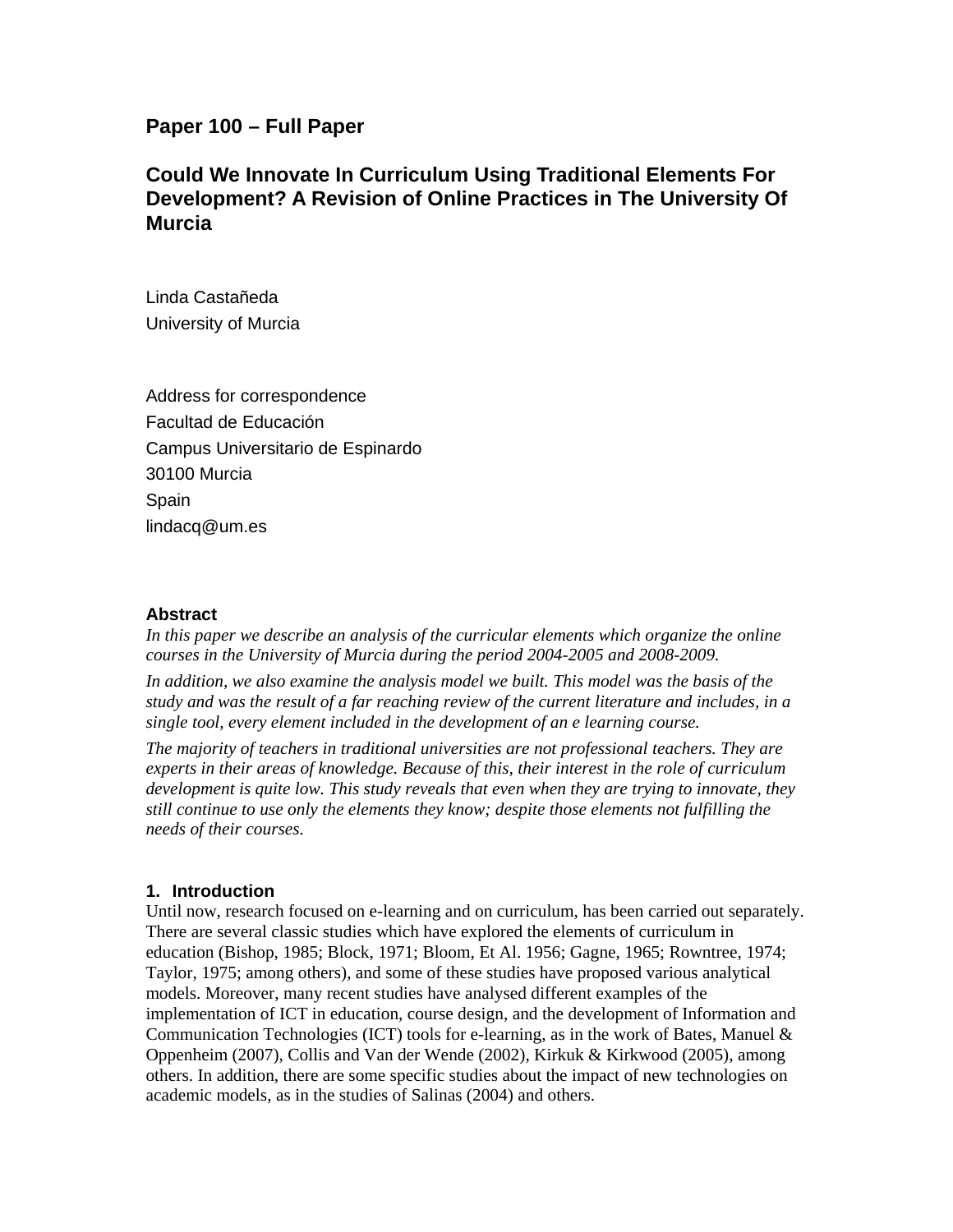Nevertheless, in the wide majority of these studies, the elements of curriculum are analysed within the context of traditional education (face to face). Only some of them use ICT as a resource for teaching. And only in a few more recent pieces of research do they analyse elearning from the pedagogical point of view. Furthermore, in the reviewed literature, there are few studies focused on e-learning in the curriculum and which understand curriculum as a complex concept which includes not only design and planning, but development and relationships between participants. And there are even fewer studies based on practical experiences.

Additionally, is not clear that professionals who are working in e-learning at universities have the sufficient skills to effectively design and evaluate e-learning, even less use innovative approaches to develop courses (Condie  $& Livingston, 2007$ ). They are specialists in their fields of knowledge (Escudero, 2008), but the majority of them are not educationalists. In fact, most of them don't have teaching qualifications.

To understand the connection between theory and practice would improve the planning and development of online courses (Yukselturk & Bulut, 2007; Clark-Ibañez & Scott, 2008).

Our proposal is to examine this issue in depth, beginning with an understanding of the evolution of curricular models used in online courses in our university (The University of Murcia, in Spain), and at the same time suggesting a model for the analysis of curriculum development in online courses.

The data we present here are part of more extensive research which was focused on two main areas:

- *Understanding and analysing the model of curriculum development which underlies the online courses offered by the University of Murcia* (UM) at two different times; the first version of any online course in our university (2004-2005), as well as the courses carried out 4 years later (2008-2009).
- *Building a model of curriculum analysis for Higher Education e learning courses*.

In this paper we focused on a specific part of the curriculum development of the online courses, the curriculum process. For those courses, we analyse every element which takes part in the process, trying to understand if the theory of curriculum development we can find in the literature is effectively reflected in practice.

### **2. The Study**

The study we present took the form of a naturalistic study based in a qualitative paradigm of research; however, trying to aim for a greater manageability of data, we used a methodology of research from a mixed approach. In other words, we combined quantitative and qualitative data collect instruments, in order to achieve a greater complementarity of data and a wider perspective of the processes we study. This perspective could help us to understand more clearly the educational reality we operate in.

The research had two phases of data collection (coinciding with the two periods analysed), and each phase was divided into three stages:

1. *Initial*, when we collected data about the learning context and planning of each course using three sources of information: teachers (interview), students (questionnaires) and the institution (institutional documents, statistics and registration data).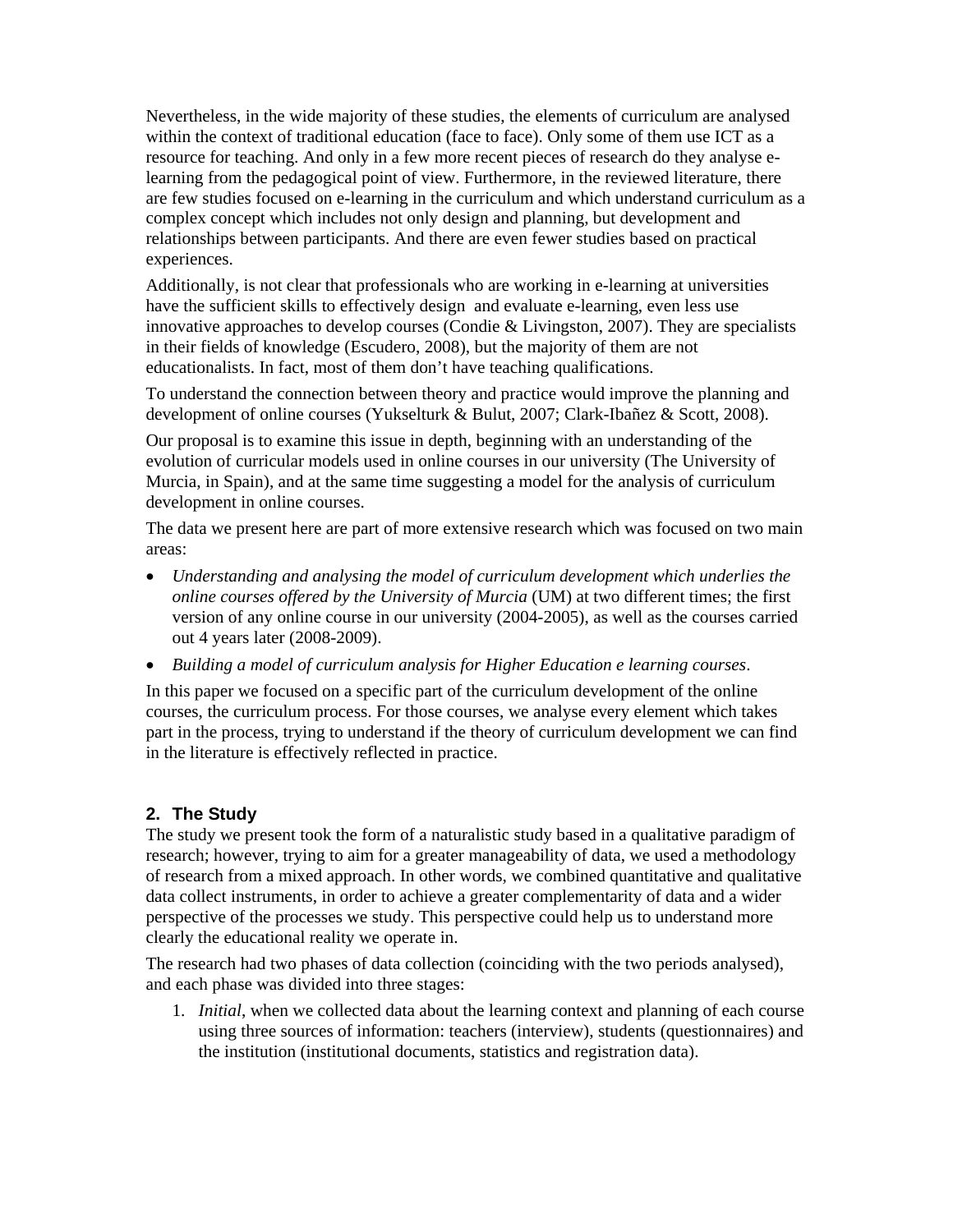- 2. *Continual,* collecting and analysing teacher and student portfolios and anecdotal evidence, SUMA (the LMS of the UM) statistics, and documentation and data about the assessment provided by teachers.
- 3. *Final,* when we collected new data from teachers and students, using the same kind of instruments as we did initially –interview and questionnaire- and collecting general statistics included in SUMA.

The kind of study we attempted to carry out and the wide variety of data collection instruments we designed made it extremely difficult to define the participant sample. At the end of the data collection period, we had data from every course of the period 2004-2005 and from 18 (from 21) of the courses of the period 2008-2009. The other three courses did not give us permission to even obtain automatic data provided by SUMA.

Consequently, the sample was defined by the number of online courses in the periods 2004- 2005 (15 courses) and 2008-2009 (21 courses). Our participant sample was therefore from 33 online courses (naturalistic groups), from five of the eight disciplines in the UM (no courses from Legal sciences, Mathematics or any Technical courses participated in this study).

#### 2.1. A model for analysing the curriculum development

In order to carry out the analysis, we had to develop a model of analysis, and then, using this model, analyse the courses at our University.

Based on the whole review and its conclusions, we proposed the following model of analysis to understand the curriculum development of the e learning courses at the University of Murcia: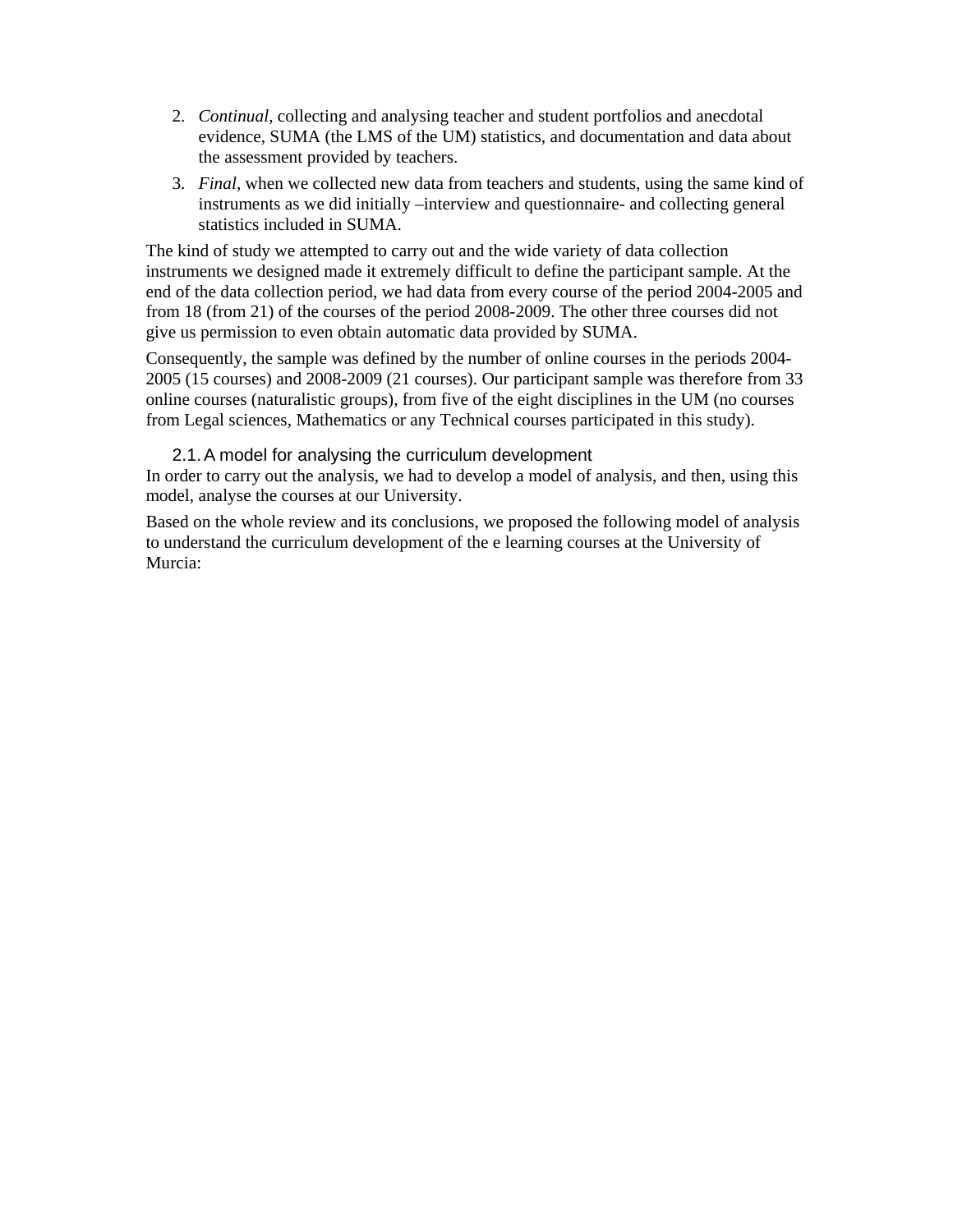

Fig.1. E learning Curriculum Development analysis model. Overview

As is evident in fig. 1, curriculum development has three principal focuses: curriculum framework, participants, and the curriculum process. Once the elements included in each part of the curriculum analysis has been defined, we can explore the four basic elements which define an e learning process and its relationships with those elements: Planning, Interactivity, Flexibility and Virtuality.

Based on this model, which is explored more thoroughly in another paper (Castañeda, 2011), we designed the research process.

We wanted to centre our attention on the analysis of the curriculum elements related to the curriculum process. Therefore, in the next section, we will briefly examine the structure we built as a basis of our analysis, and the sources which support this structure.

Next, we will explore the elements included in the Curriculum process (Fig 2). For this we separately explore objectives and contents (Zabalza, 1987; Anderson, 2005; Bloom et al, 1956; Krathwohl et al., 1964; Marzano, 1998 and 2001; Marzano & Kendall, 2007; Anderson & Krathwohl, 2001).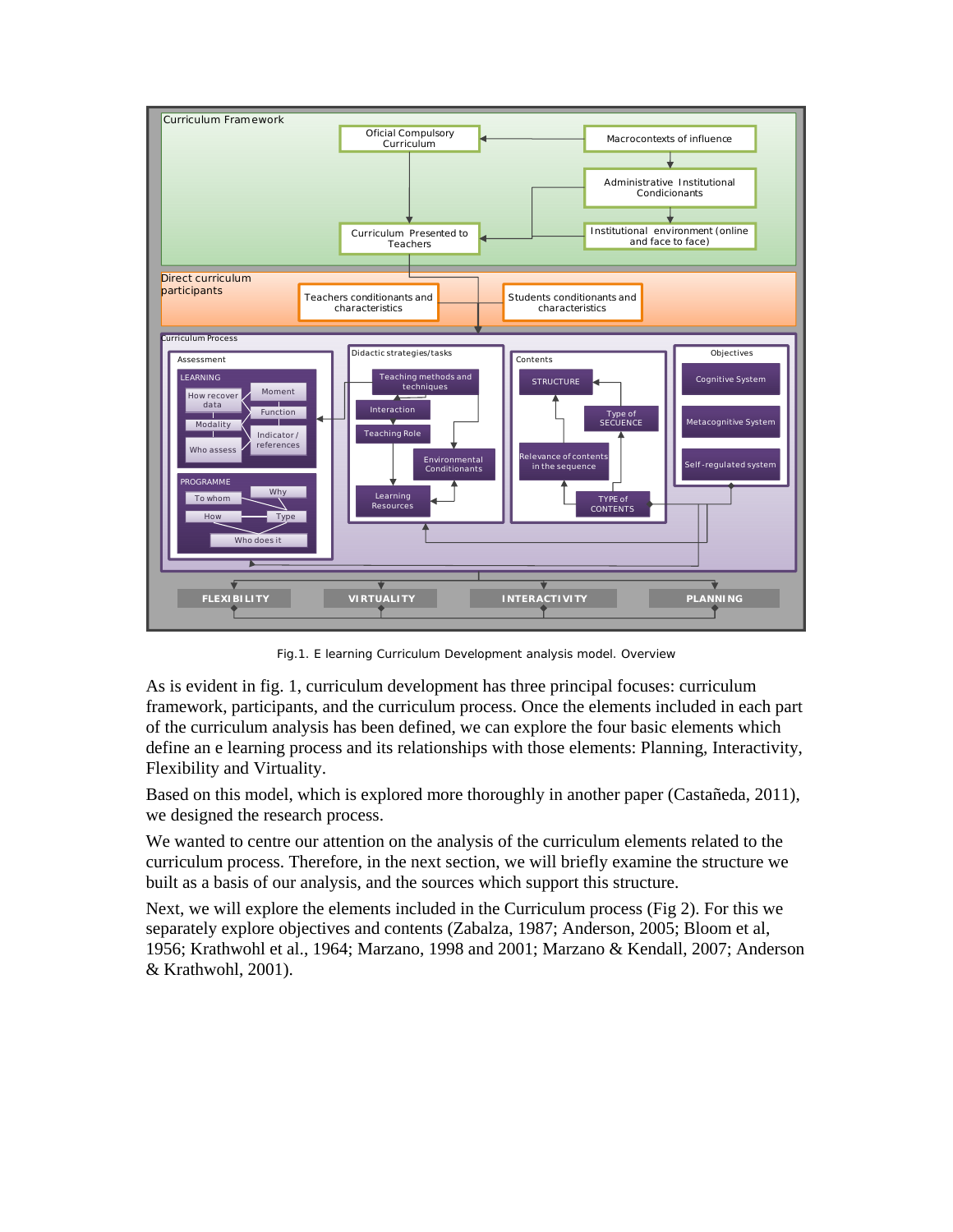

Fig 2. Elements of the Curriculum Process

We will also explore the organization and sequence of contents, based on the works of a variety of authors (Zabalza, 1987; Gagné, 1965; Rowntree, 1974; Toohey, 1999.

Teaching strategies/tasks, according to the proposals of Salinas (2004), Joyce & Well (2002),), Prendes (2003), Dillenbourg (1999), Berge (1995).

And finally, we will analyse the literature related to assessment, analysing literature from Salinas, García (2003), Airasian (1971), Rowntree (1974).

#### 2.2. Data collection difficulties

.

As we said previously, there were many difficulties in the development of this assessment. In spite of the original interest expressed by the university and the teachers of the courses to be part of the evaluation and to actively engage in it, day to day, it proved impossible to compile all the assessment processes, mainly because of the students or teachers.

At the end of the process we had the following sources of information from the 33 courses analysed:

| Data Collection instrument / source   | 2004-2005 | 2007-2008                   | <b>TOTAL</b> |
|---------------------------------------|-----------|-----------------------------|--------------|
| <b>Initial Teacher interviews</b>     | 15        | 15                          | 30           |
| <b>Initial student questionnaires</b> | 40        | 120                         | 160          |
| <b>Teacher Portfolio- diary</b>       |           | $\mathcal{D}_{\mathcal{L}}$ | 3            |
| <b>Student Portfolio- diary</b>       | 13        | 51                          | 64           |
| <b>Final student questionnaire</b>    | 47        | 72                          | 119          |
| <b>Final teacher interviews</b>       |           | 6                           | 9            |
| <b>SUMA Statistics</b>                |           |                             | 33           |

Fig. 3. Data collection instrument. Information Sources.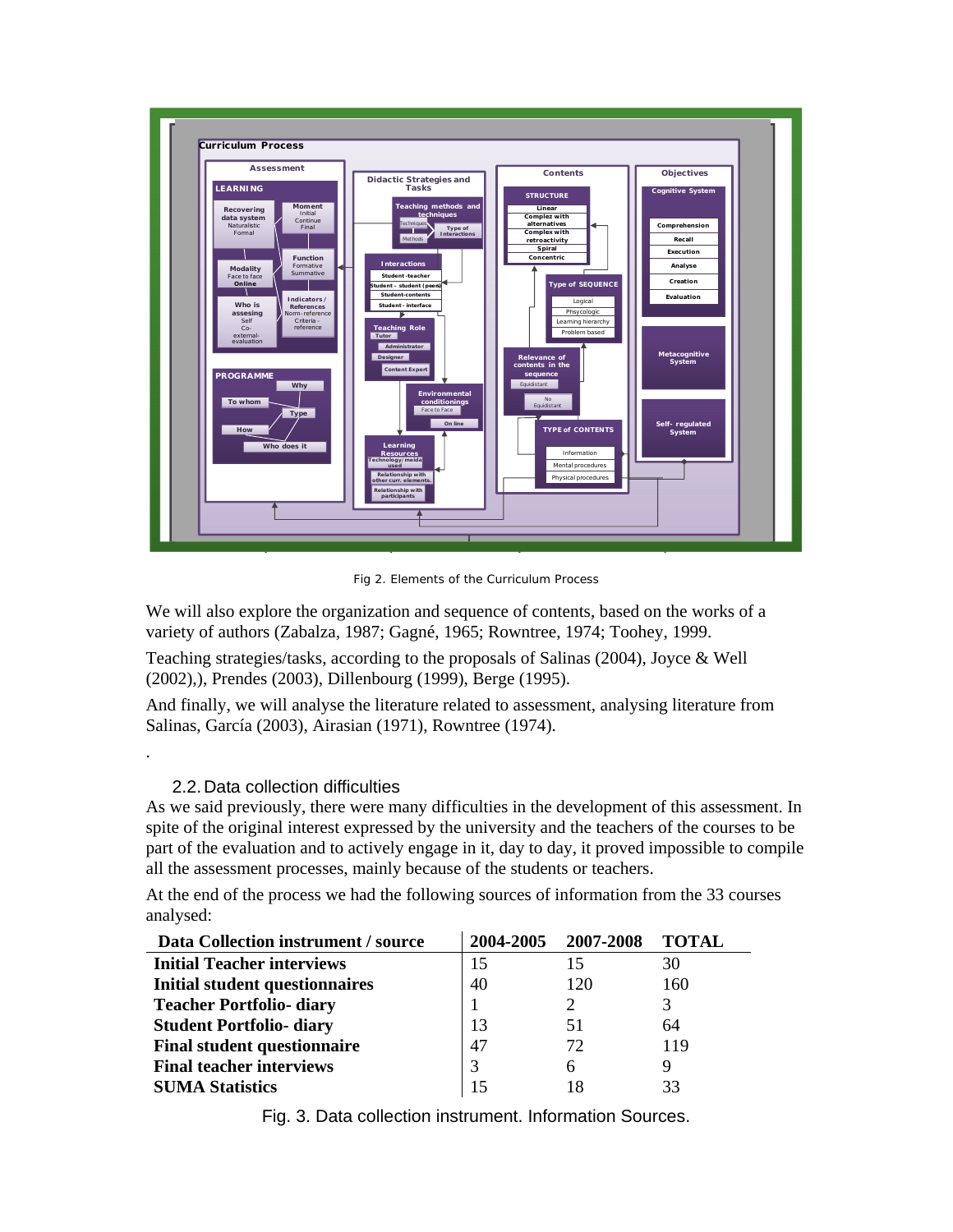We received a great amount of data, from very different sources, and it was a challenge to amalgamate it into a readable format. However we can reach some interesting conclusions.

## **3. Results**

Based on the individual analysis of each course, we can make a general observation about the curriculum elements. This analysis can show us how these elements manifest themselves in the UM online courses.

## 3.1. Objectives

Looking at the objectives of the online courses, we can see that they are diverse:

|                                 | <b>OBJECTIVES</b>       |                         |                |                         |                         |                |                                |                          |  |  |  |  |
|---------------------------------|-------------------------|-------------------------|----------------|-------------------------|-------------------------|----------------|--------------------------------|--------------------------|--|--|--|--|
|                                 |                         |                         |                | <b>Cognitive System</b> |                         |                |                                |                          |  |  |  |  |
|                                 | Recall                  | Comprehensi             | Execution      | Analysis                | Evaluation              | Creation       | Metacognitive<br><b>System</b> | Self-regulated<br>System |  |  |  |  |
| Total<br>Percentage             | 40                      | 85                      | 65             | 80                      | 70                      | 15             | 5                              | 15                       |  |  |  |  |
| Total<br>Frequency              | 8                       | 17                      | 13             | 16                      | 14                      | 3              | $\mathbf{1}$                   | 3                        |  |  |  |  |
| Economics                       | $\overline{0}$          | $\overline{2}$          | $\overline{2}$ | 3                       | $\overline{\mathbf{3}}$ | $\overline{0}$ | $\overline{0}$                 | $\overline{0}$           |  |  |  |  |
| Experimental<br><b>Sciences</b> | $\overline{\mathbf{3}}$ | $\overline{\mathbf{3}}$ | 3              | 3                       | 3                       | $\mathbf{1}$   | $\overline{0}$                 | $\overline{0}$           |  |  |  |  |
| <b>Humanities</b>               | $\boldsymbol{0}$        | 5                       | 3              | 6                       | $\overline{4}$          | $\mathbf{0}$   | $\mathbf{0}$                   | $\mathbf{1}$             |  |  |  |  |
| Health<br><b>Sciences</b>       | $\mathbf 1$             | $\overline{2}$          | $\mathbf{1}$   | $\mathbf{1}$            | $\mathbf{1}$            | $\mathbf 1$    | $\overline{0}$                 | $\overline{0}$           |  |  |  |  |
| Social<br><b>Sciences</b>       | $\overline{\mathbf{4}}$ | 5                       | 4              | 3                       | 3                       | $\mathbf 1$    | 1                              | $\overline{2}$           |  |  |  |  |

### Fig. 4. Characterization of the objectives of the online course

 It is interesting that in virtually none of the online courses do curriculum development objectives appear which are related to self-regulation. The vast majority of the objectives are concentrated around the cognitive system, around comprehension, analysis and evaluation.

As we can see in the same table, this general perception doesn't change very much if we analyse the data in different areas of knowledge.

In the case of humanities online courses, the emphasis is on comprehension and analysis, but in Social Sciences s the great majority of online courses are centred on recall, comprehension and execution. In these two areas of knowledge this is where we have found the only cases of online course with objectives related to self-regulation. It is on a Social science course where the only objective appears which is related to the meta-cognitive system.

Frequently, the definition of objectives is unclear. Some of the teachers declare the intention to use meta-cognition and self-regulation. However, they cannot utilize them, even in the planning stage.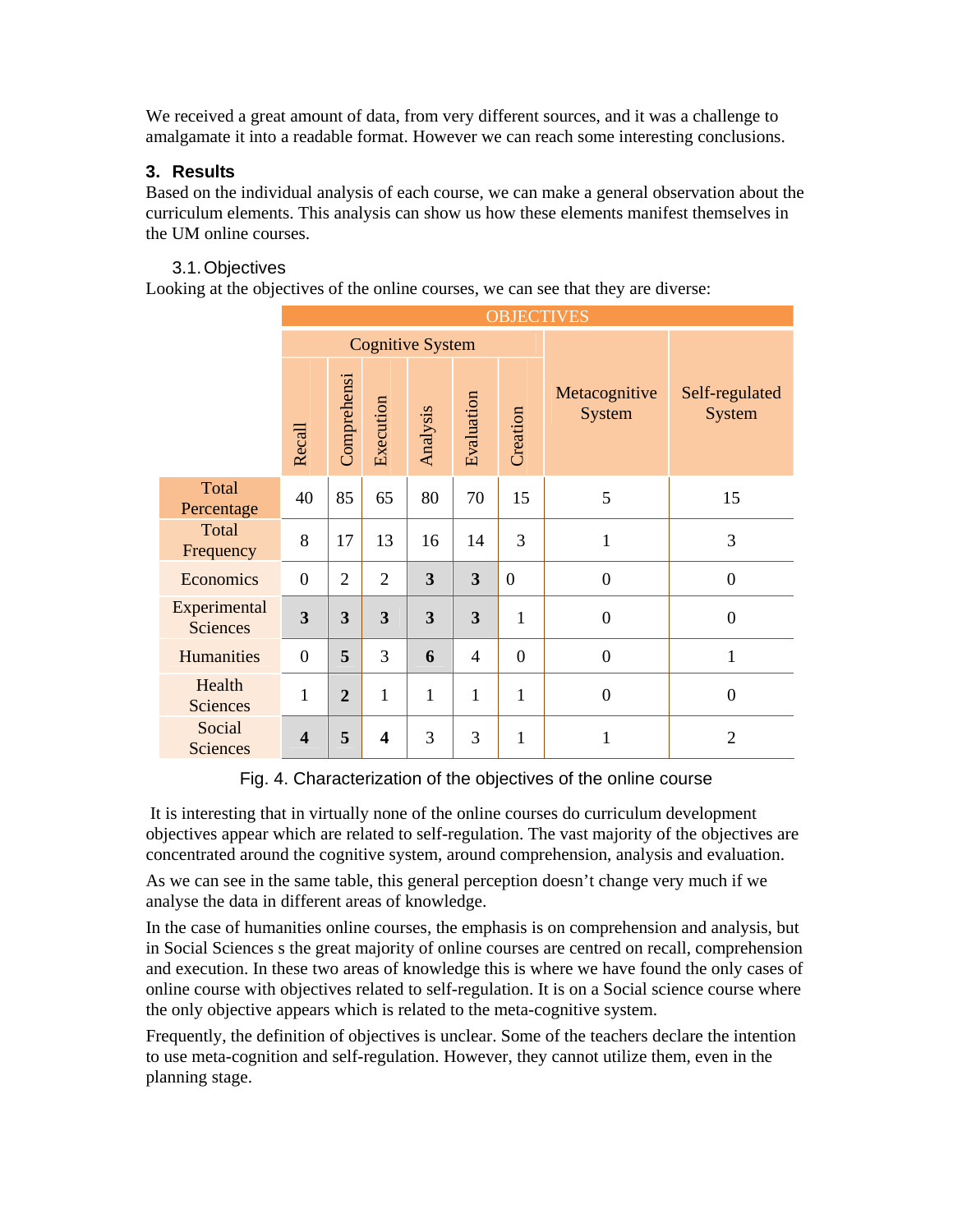## 3.2. Contents:

In respect of contents, we have analysed four basic aspects: Type, Sequence, Sequence structure and Relevance of contents.

|                                 | <b>Contents</b>   |                     |                       |              |                |                             |                  |                    |                |                 |                |                                |                |                                        |
|---------------------------------|-------------------|---------------------|-----------------------|--------------|----------------|-----------------------------|------------------|--------------------|----------------|-----------------|----------------|--------------------------------|----------------|----------------------------------------|
|                                 | <b>Type</b>       |                     |                       | Sequence     |                |                             |                  | Sequence structure |                |                 |                | sequence<br>contents<br>in the |                |                                        |
|                                 | Informatio        | Procedure<br>Mental | Procedure<br>Physical | Logic        | Psychologi     | $H$ ierarch $v$<br>Learning | Problem<br>hased | Linear             | Complex        | Complex<br>with | Spiral         | Concentric                     | Equidistant    | Equidistant<br>$\mathop{\mathrm{Non}}$ |
| Total<br>Percentage             | 5<br>5            | 100                 | $\overline{0}$        | 85           | $\overline{0}$ | 5                           | 25               | 90                 | 10             | $\overline{0}$  | $\overline{0}$ | $\mathbf{0}$                   | 95             | 5                                      |
| Total<br>Frequency              | $\mathbf{1}$<br>1 | 20                  | $\boldsymbol{0}$      | 17           | $\overline{0}$ | $\mathbf{1}$                | 5                | 18                 | $\overline{2}$ | $\overline{0}$  | $\overline{0}$ | $\overline{0}$                 | 19             | $\mathbf{1}$                           |
| Economics                       | $\overline{0}$    | 3                   | $\theta$              | 3            | $\theta$       | $\overline{0}$              | $\overline{0}$   | 3                  | $\overline{0}$ | $\theta$        | $\theta$       | $\theta$                       | 3              | $\boldsymbol{0}$                       |
| Experimental<br><b>Sciences</b> | 3                 | 3                   | $\theta$              | 3            | $\theta$       | $\overline{0}$              | $\overline{2}$   | 3                  | $\overline{0}$ | $\theta$        | $\theta$       | $\theta$                       | $\overline{2}$ | $\mathbf{1}$                           |
| Humanities                      | $\overline{2}$    | 6                   | $\theta$              | 5            | $\theta$       | $\overline{0}$              | $\mathbf{1}$     | 6                  | $\overline{0}$ | $\theta$        | $\theta$       | $\theta$                       | 6              | $\boldsymbol{0}$                       |
| Health<br>Sciences              | $\overline{2}$    | $\overline{2}$      | $\theta$              | $\mathbf{1}$ | $\theta$       | $\mathbf{1}$                | $\overline{0}$   | $\overline{2}$     | $\overline{0}$ | $\theta$        | $\theta$       | $\theta$                       | $\overline{2}$ | $\overline{0}$                         |
| Social<br>Sciences              | $\overline{4}$    | 6                   | $\theta$              | 5            | $\theta$       | $\overline{0}$              | $\overline{2}$   | $\overline{4}$     | $\overline{2}$ | $\theta$        | $\theta$       | $\theta$                       | 3              | $\overline{0}$                         |

### Fig. 5. Characterization of contents of online courses

As we can see in the previous table, the vast majority of online courses share common features. They have contents related to mental procedures, in logical sequences with linear structures where those contents are relative to each other.

On this point, it is quite interesting that the organization is the same as in traditional teaching models. There are no complex sequences, nor procedures related to physical contents.

### 3.3. Didactic Strategy:

In regard to the didactic strategies used on the courses, we have analysed their teaching methods, techniques, and interactions.

As is evident in the Fig. 6, individual learning is used in every online course. This is combined with other techniques, such as search information, participation, lectures and group learning.

If we look at these results in terms of areas of knowledge, we can see that in the health sciences online courses only Individual learning is used. In comparison, social science courses used a combination of techniques. Experimental Sciences, Humanities and Social Sciences are the only areas of knowledge that used group learning techniques.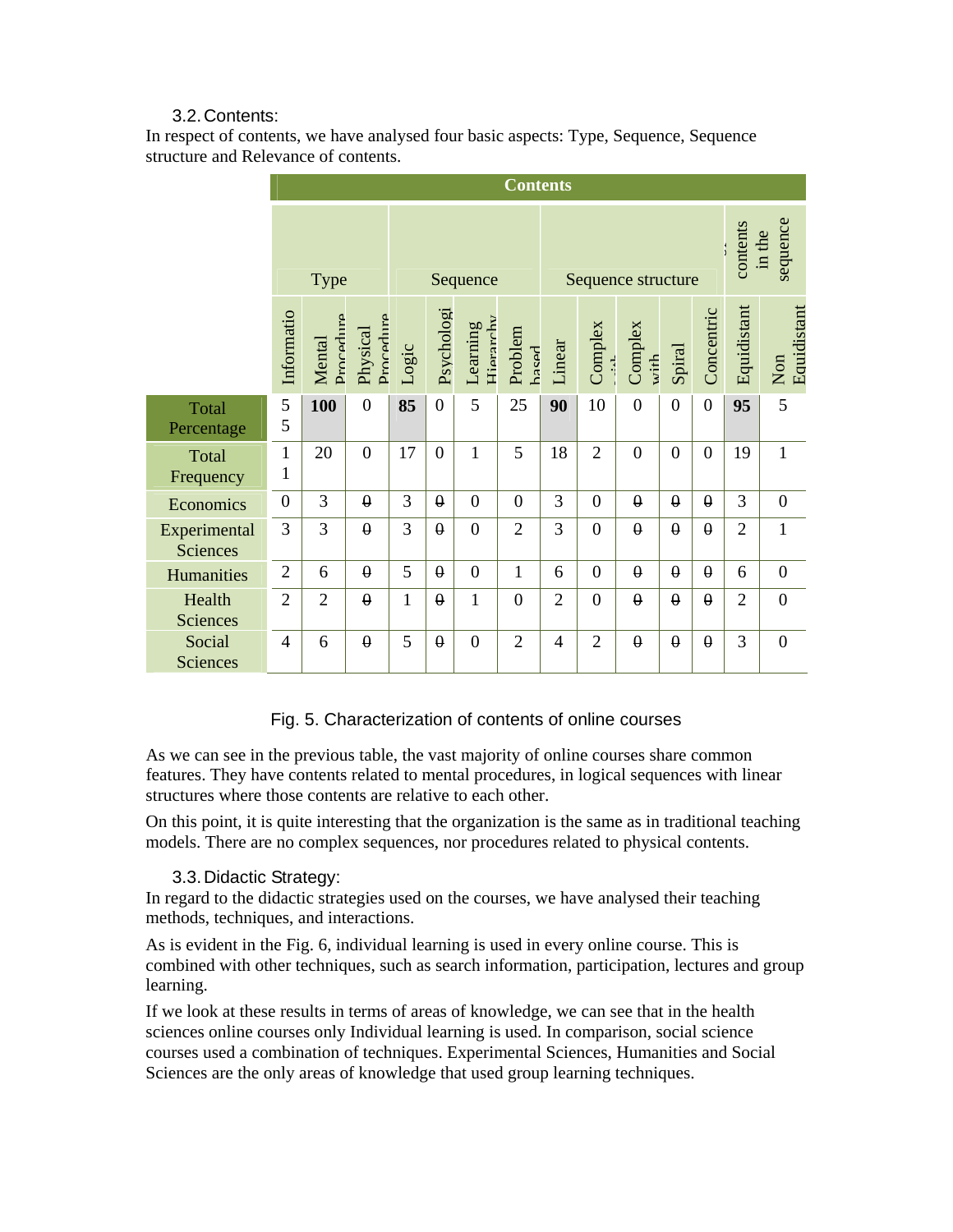|                                 | <b>Search</b><br>informati<br>on | <b>Individual</b><br><b>Learning</b> | <b>Expositio</b><br>n<br>methods /<br><b>lectures</b> | Participati<br>ve | <b>Group</b><br>learnin<br>g |
|---------------------------------|----------------------------------|--------------------------------------|-------------------------------------------------------|-------------------|------------------------------|
| Economics                       | 2                                | 3                                    |                                                       |                   |                              |
| Experimental<br><b>Sciences</b> | 0                                | 3                                    |                                                       |                   | 2                            |
| <b>Humanities</b>               | 0                                | 6                                    | 0                                                     | 3                 |                              |
| <b>Health Sciences</b>          | $\bf{0}$                         | $\overline{2}$                       | 0                                                     | $\bf{0}$          | $\bf{0}$                     |
| <b>Social Sciences</b>          |                                  | 6                                    | 2                                                     | າ                 |                              |

Fig. 6. Teaching techniques used in the online courses.

Consequently, interaction between students and contents is mandatory in every course and interaction between students is only mandatory in 8 of the cases. Twice the number of courses used group learning techniques.

## 3.4. Learning Resources

In the section about learning resources we have included an analysis of three basic elements: function, code and structure. We also include it here in a more general format.

Regarding structure, as we can appreciate in the following table, the huge majority of learning resources used had the function of defining the course contents. Only 30% of online courses have used complementary learning resources.

|                        | <b>Guide</b> | <b>Content</b> | Complementa<br>ry Resource |
|------------------------|--------------|----------------|----------------------------|
| <b>TOTAL</b>           | 16           | 17             |                            |
| Percentage             | 80%          | 85%            | 30%                        |
| Economics              |              |                |                            |
| Experimental           |              | 3              |                            |
| <b>Sciences</b>        |              |                |                            |
| <b>Humanities</b>      | 6            |                |                            |
| <b>Health Sciences</b> |              |                |                            |
| <b>Social Sciences</b> |              |                |                            |

## Fig. 7. Learning Resources. Function.

Regarding the codes used in the learning resources, we can see the trends, as shown in the following table:

|             | cheme<br>$\mathcal{D}$ | ä<br>ine | 옵<br>$\overline{\mathbf{v}}$<br>inear<br>ext | $\infty$<br>Graphics | udi | lultimedi<br>$\omega$ | ypertex<br>Ξ | $\Omega$<br>graphics<br>ه:<br>ē,<br>$\overline{\omega}$<br>$\ddot{H}$ | $\omega$<br>nteracti<br>audio | $\bf{M}$<br>${\rm Hyperte}$ | ヮ<br>berne<br>Ł<br>ದ |            |
|-------------|------------------------|----------|----------------------------------------------|----------------------|-----|-----------------------|--------------|-----------------------------------------------------------------------|-------------------------------|-----------------------------|----------------------|------------|
| <b>OTAL</b> | 0                      |          |                                              |                      | U   |                       |              |                                                                       | 0                             |                             |                      | $\sqrt{2}$ |
| Percentage  | U                      | 43       | ΙU                                           |                      | U   |                       | 1∪           | U                                                                     | 0                             |                             | 25                   | IJ         |

Fig. 8. Learning Resources Types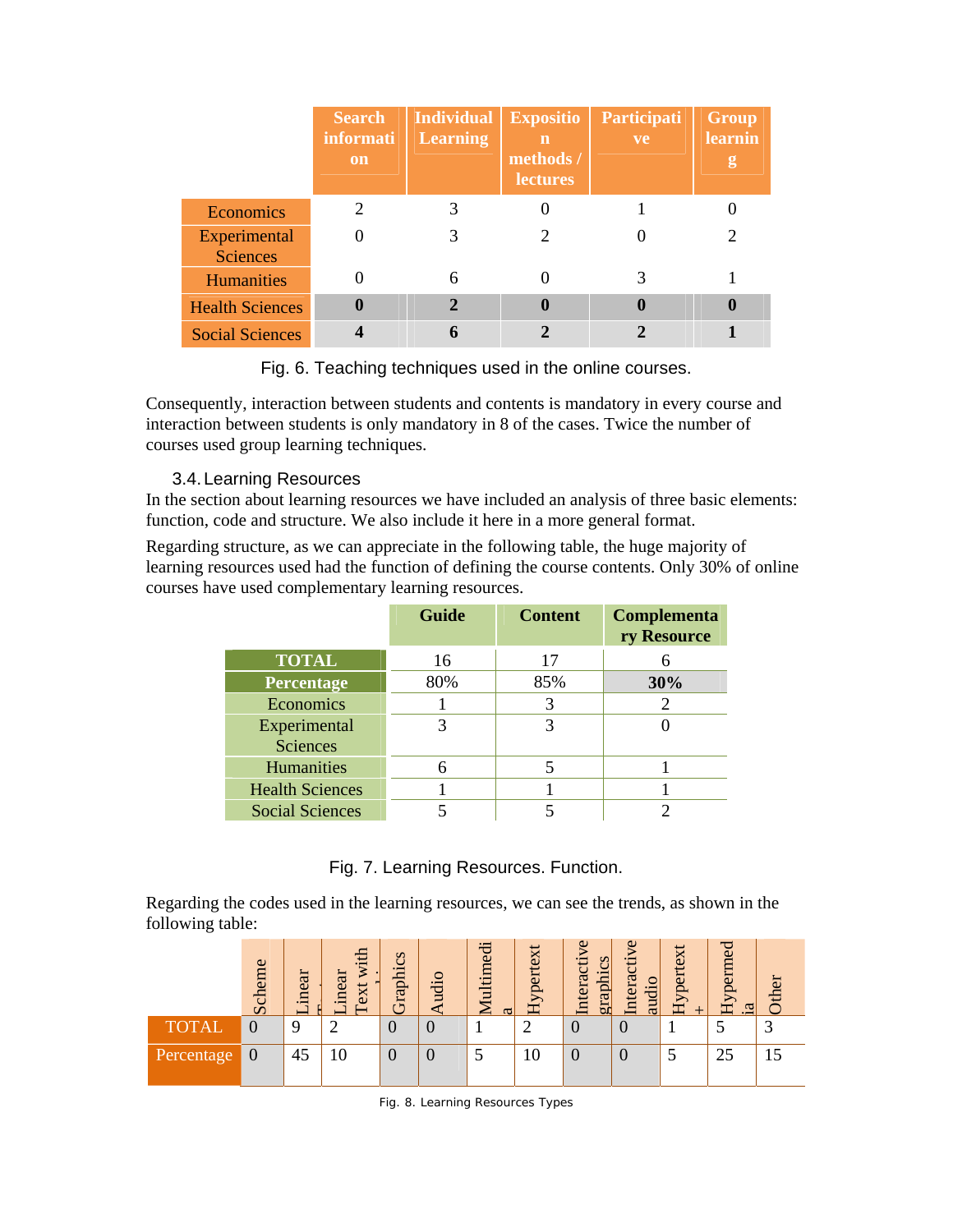If we examine the analysis of areas of knowledge, we can reach two conclusions. Firstly, that every online humanities course used only linear text based learning resources; and secondly, that some kinds of codes are only used in specific areas of knowledge, i.e. multimedia in Health sciences, hypertext in Social sciences, and Hypertext with pictures or audio only, in Experimental Sciences.

|                                 |    | Linear Branches | Parallel<br>branched | Concentric<br>branched | Hierarchy<br>branched | Hypertextual | Mixed |
|---------------------------------|----|-----------------|----------------------|------------------------|-----------------------|--------------|-------|
| <b>TOTAL</b>                    | 10 | 2               |                      |                        |                       |              |       |
| Percentage                      | 50 | 10              |                      |                        | 20                    |              | 25    |
| Economics                       | 3  |                 |                      |                        |                       |              |       |
| Experimental<br><b>Sciences</b> |    |                 |                      |                        |                       |              |       |
| Humanities                      | 6  |                 |                      |                        |                       |              |       |
| Health<br><b>Sciences</b>       |    |                 |                      |                        |                       |              |       |
| Social<br><b>Sciences</b>       |    | ↑               |                      |                        |                       |              |       |

Thus, if we look at the analysis of structure:

Fig. 9. Learning Resources Structure

It is important to remark that half of the online courses used learning resources with linear structures. This also coincides with the fact that 45% of online courses used only linear texts. In addition, we want to remark that learning resources with a branched structure were used only in social sciences. This is the same with the mixed structure.

### 3.5. Assessment

We have included an extra element in order to analyse what is interesting when we look at assessment. We have explored how many tools for learning assessment have been used in online courses.

We can see that 6 online courses (30% of the total) used only 1 tool, 7 (35%) 2, 5(25%) used up to 3, and only 2 (10%) used up to 4 methods.

In those courses which used one tool for online learning assessment it is interesting to see it is habitually an evaluation from an expert (normally the teacher), formally collected, online, criteria referenced and summative.

In the case of online courses which used two tools of evaluation, these formal mechanisms are criteria referenced, and the individual assessing is always an expert (the teacher). In all cases, at least one of the tools used is online, and in slightly more than half the cases, a face to face tool is also included.

The summative function is common to the majority of cases. Assessment includes two procedures; one which continues over the whole course, and another used only at the end of the course.

The majority of online courses which used three assessment tools preferred the formal collection of information and based their evaluation on criteria (criteria referenced). Surprisingly, the teacher is used only as an evaluator. It is very interesting to note that in these cases the vast majority of the mechanisms used had a formative function.

Lastly, we analysed online courses which used four assessment mechanisms.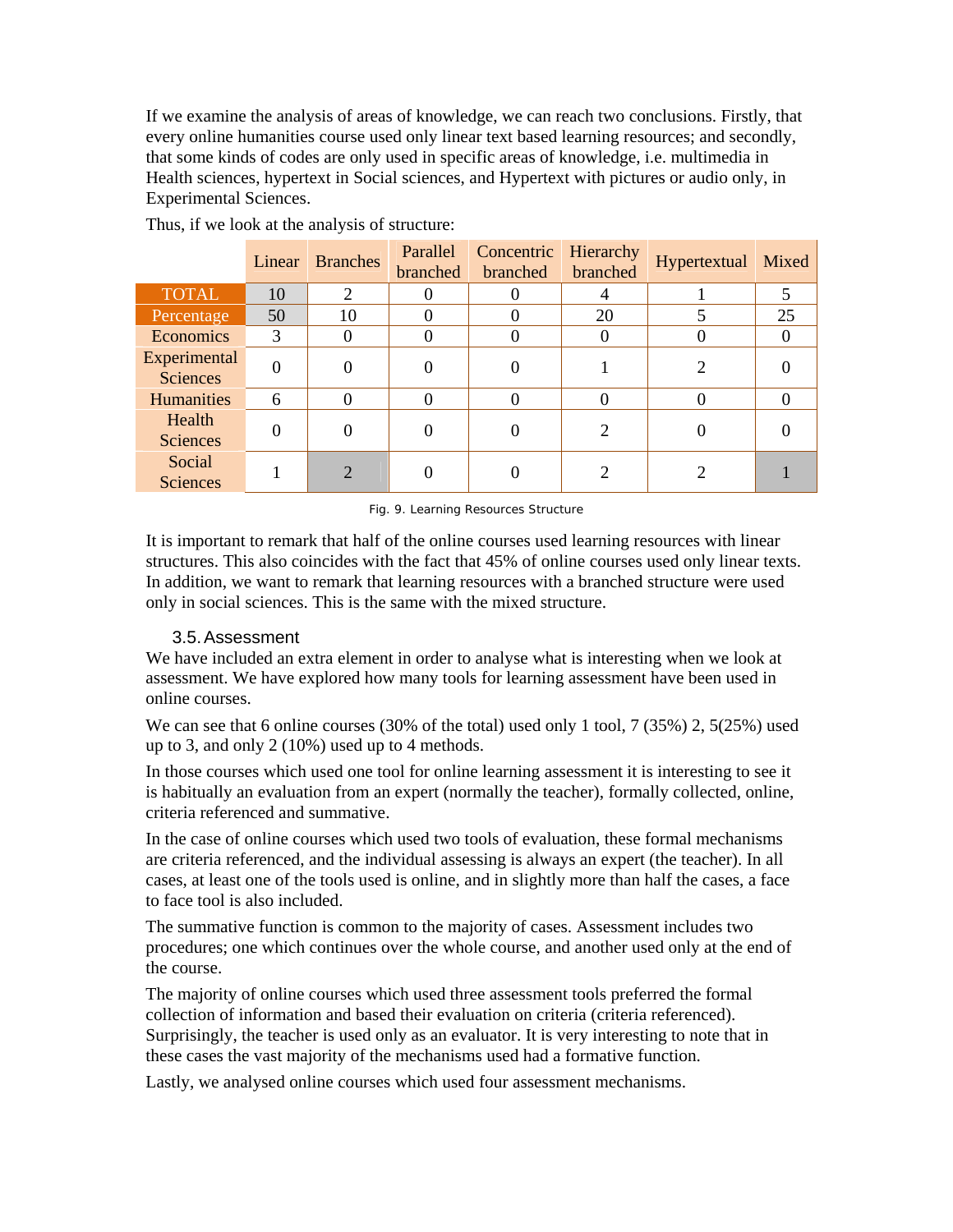In spite of being the courses with the most opportunities to include a diversity of assessment tools, the data we have is very homogeneous. Nevertheless, there are both common and distinct trends.

As with the general trend in the online courses, every tool employed the teacher as evaluator. The expert is the basis of the evaluation. In the same way, every tool is criteria referenced.

The majority of mechanisms were summative, but there are a great number (almost half) which had a formative function.

Unlike the cases which used between one and three assessment mechanisms, the majority of procedures used to assess with four tools are continual. Moreover, at least one of the four tools used naturalistically collected assessment. Naturalistic collection of information only appeared in these cases.

### **4. Conclusions and reflections**

#### *Traditional approaches to curriculum elements*

In general, on the online courses studied, there are no objectives, contents, tasks or assessments different from those already seen in traditional (face to face) models. As previous studies have remarked (Conole et al. 2004; Condie & Livingstone, 2007), new working procedures do not appear in the huge majority of the online courses analysed or in the development of these courses. The only area where some changes are made is assessment, where some mechanisms of formative assessment appear.

All the teachers included in this study are highly motivated to "innovate" in their courses, but in the end have only slightly altered their current teaching practices, mostly in relation to technology. In spite of a desire to innovate, innovation is not reflected in changes in the curriculum (Heinrich et al, 2009; Condie & Livingstone, 2007).

It is crucial to emphasize the importance of teachers' awareness of the innovative power of the curriculum. Teachers should understand that each curriculum element determines innovation, and that as long as we continue to use these elements in the same traditional way, even when using ICT, there is no substantive innovation. As research has shown, different ways of organizing learning are crucial in order to improve the quality of higher education. (Yukselturk & Bulut, 2007).

#### *Improvisation and lack of reflection*

After the analysis of teacher interviews and student portfolios, we have the impression that approaches to online courses are not the result of deliberate curriculum design. The majority of what is included in online courses is improvised, in an ad hoc teaching process. There is no formal approach and no detailed evaluation. Therefore, considered curriculum design is not evident.

Improvisation is evident from analysis of the data, and in many cases occurs because the teachers are not aware of the full implications of neither curriculum, nor variations which could be introduced into it. It seems that teachers, understanding the course contents (all university teachers are specialists in their field), base their teaching on this and then improvise the rest of the curriculum elements as the course proceeds.

The paperwork included in the planning processes at our university includes an "instructional design" form, which is a document where teachers outline the objectives, methodology, resources and evaluation of the course. This document specifies the design of each course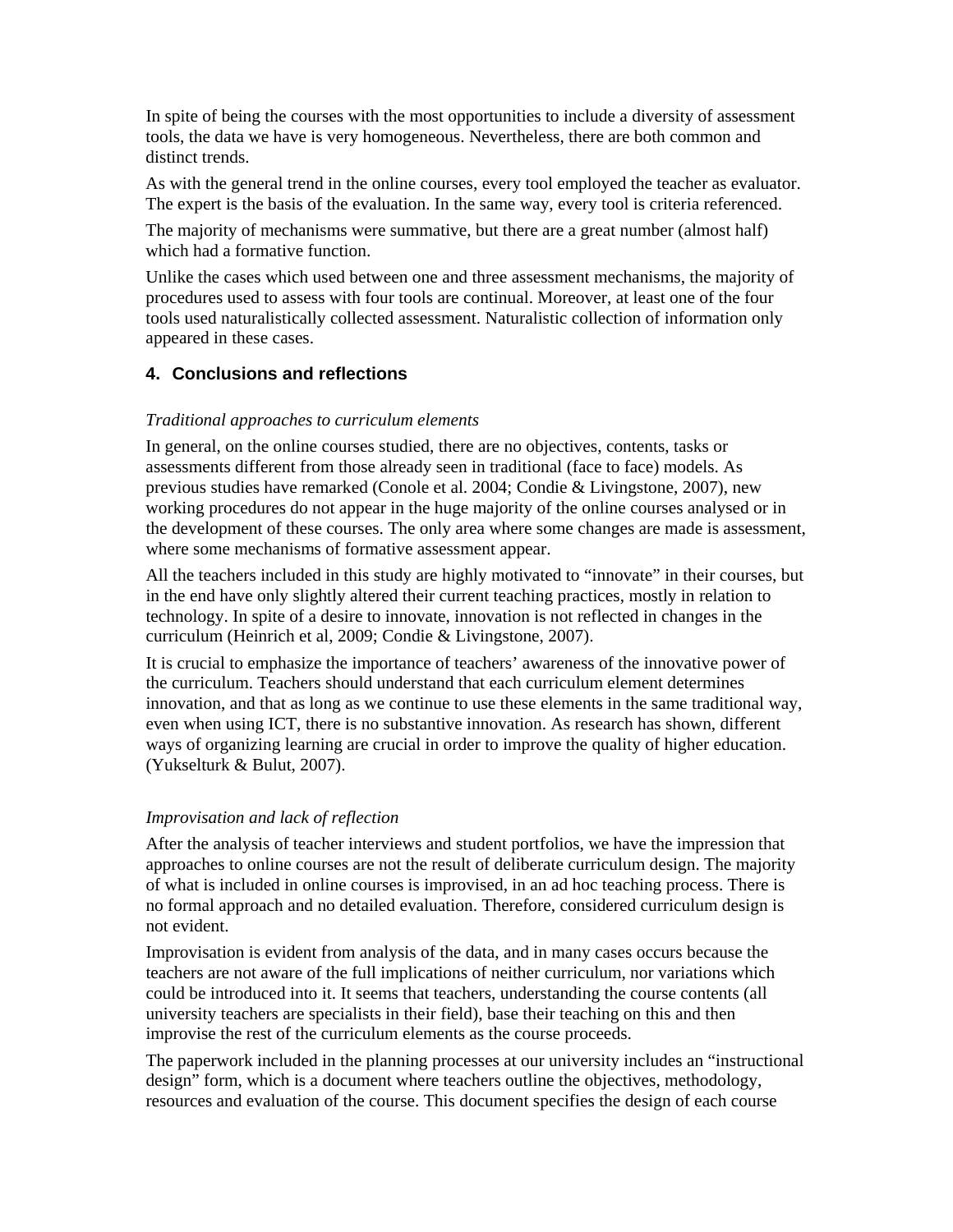and, at the same time, tries to help teachers reflect on their design process. As in the case of other "instructional design models" (Wang & Woo, 2008), it helps teachers to fulfil official requirements, but does not explicitly encourage them to justify why these resources are used in the way they are.

Consequently, the use of ICT as a tool is not based on profound reflection on the curriculum. ICT is used only because it is available. There is no conscious search for ICT tools for a specific educational approach.

It is critical to raise awareness among the entire educational community, of the importance of *planning* in the learning process. It is crucial to understand how different curriculum elements are closely related to each other and are at the same time conditionants in the process of curriculum development, particularly in distance learning and online learning (Godschalk & Lacey, 2001).

Online learning is a unique process and, as such, must be thoroughly designed and planned. In accordance with Clark-Ibañez & Scott "good online classes cannot be built by simply converting existing face-to-face courses" (2008: 36).

#### *Emphasis on Contents*

Every online course we have analysed was planned according to its contents. If there is any innovation, it is related to the way in which contents are presented, the media used, or formats of presentation. The majority of content is presented to students as linear texts of preorganized diagrams with links to other diagrams in the same style. There is no innovation in methodology, teaching strategy or resources. Only technological.

The vast majority of university teachers are experts in their areas of knowledge, and this expertise has to be valued. However, their work as professional teachers is given very little importance by institutions (Escudero, 2008). Consequently, it is not strange than teachers plan their course curriculum around their expertise, rather than conscious design.

#### *Online learning = learning alone*

Despite interaction between students emerging as one of the most important dynamics in the learning process (Reed et al, 2010); especially when online (Muirhead, 2007), in almost every online course we have studied, teachers understand that students also have to work alone.

In the design of online courses, no peer feedback is included from students. In some cases, students have to participate in forums but in isolation, without positive interdependence. In the best cases, they have the support of the teacher in tutorials, but have no group work dynamic. This perception of the "student alone" is especially strong in Health sciences and Economics.

In cases where there is some group work, it is always face to face, but here the dynamic is also completely lost. There is no support group organization. In addition group work tools are not used to improve the experience of group learning.

Consequently, students do not generally see other participants on the course as elements of interest (teacher included). Interaction with the teacher is a mandatory process, useful in answering questions (usually to solve technical problems). The teacher is a kind of "low intensity" source, but is not a companion in the learning process.

We believe that the lack of group work dynamics on the online courses are a consequence of the excessive importance attached to content, to the detriment of other approaches. Also, the lack of awareness of the opportunities offered by different forms of work and assessment, and the lack of experience of teachers in group dynamic processes causes innovation to be rare.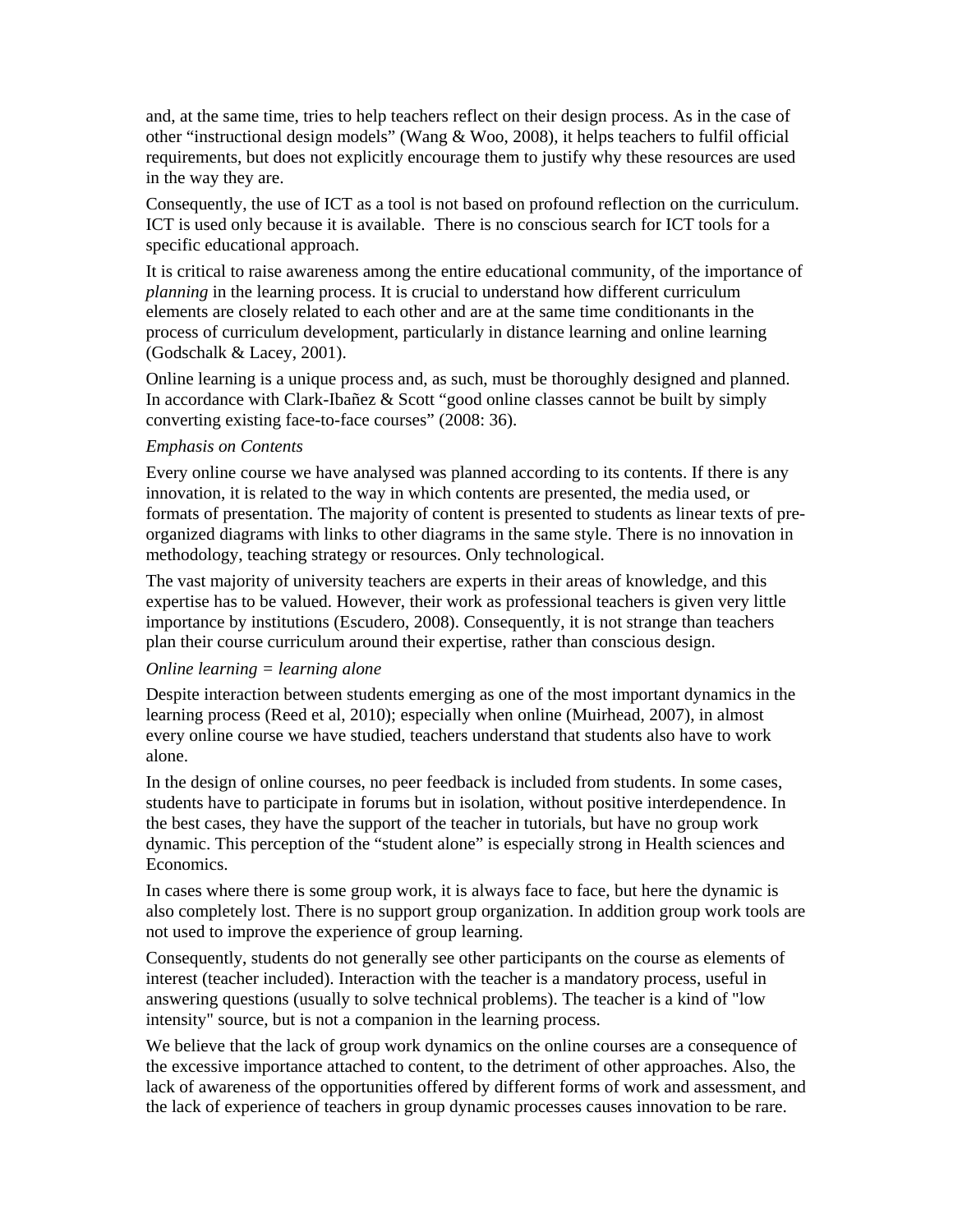In addition, we are part of a very individualistic organization - the University – and this is often reflected in our courses. Students and teachers work independently and in some cases in isolation; and do not have the natural dynamic of interaction crucial for learning and creativity (Muirhead, 2007). The establishment of a beneficial group work dynamic amongst teachers, and the study of this dynamic working in the teaching-learning process should be imperative if we want these processes to be fully integrated into our daily work.

It is not anticipated that all aspects of these case-studies, and the model of analysis used, could be used in other contexts. Nevertheless, some key principles that have underpinned the study of our institution should be taken into account when we study teaching innovation in general, and innovation in online teaching in particular.

#### **5. References**

Airasian, P.W. (1971) "The Role of evaluation in mastery learning", In Block, J.H. (Ed.) Mastery *learning: theory and practice,* Holt, Rinehart y Winston, New York.

Anderson, L. W. (2005) Taxonomy Academy Handbook, *The Taxonomy Academy,* Anderson, Research Group, available:

http://www.andersonresearchgroup.com/reports/TAH.doc. [accessed 28 June 2010]

Anderson, L. W., Y Krathwohl, D. R. (2001*) A taxonomy for learning, teaching, and assessing: A revision of Bloom's taxonomy of educational objective*s, Addison Wesley Longman, New York.

Bates, M., Manuel, S.P., and Oppenheim, C. (2007) *Models of Early Adoption of ICT Innovations in Higher Education*, Ariadne, 50 Available http://www.ariadne.ac.uk/issue50/oppenheim-et-al/ [accessed 23 August 2010]

Berge, Z.L. (1999) "Interaction in Post- Secondary Web-Based Learning", *Educational Technology* 39, 1, 5-11

Bishop, G. (1985) *Curriculum Development*. Macmillan, London.

Block, J. H. (1971) *Mastery learning: theory and practice,* Holt, Rinehart y Winston, New York.

Bloom, B.S. Engelgart, M. D.; Furst, E. J.; Hill, W. H. & Krathwohl, D. R. (Eds.). (1956) *Taxonomy of educational Objectives: The classification of educational goals. Handbook I: Cognitive Domain*, David McKay , New York.

Castañeda, L. (2011) "Analizar y entender la enseñanza flexible. Un modelo de análisis de desarrollo curricular". *Pixel BIT Revista de Medios y Educación,* 39 available http://intra.sav.us.es:8080/pixelbit/images/stories/A10\_0062-PREMAQ.pdf [accesed 2 May 2011]

Clark-Ibáñez, M. & Scott, L. (2008) "Learning to Teach Online". *Teaching Sociology* 36, 34-41

Collis, B. & Van Der Wende, M. (Eds.) (2002) *Models of Technology and Change in Higher Education: An international comparative survey on the current and future use of ICT in higher education*. Centre for Higher Education Policy Studies, University of Twente, The Netherlands. Available http://www.utwente.nl/cheps/documenten/ictrapport.pdf [accessed 28 June 2010]

Condie, R & Livingstone, K. (2007) "Blending online learning with traditional approaches: changing practices", *British Journal of Educational Technology,* 38, 2, 337 – 348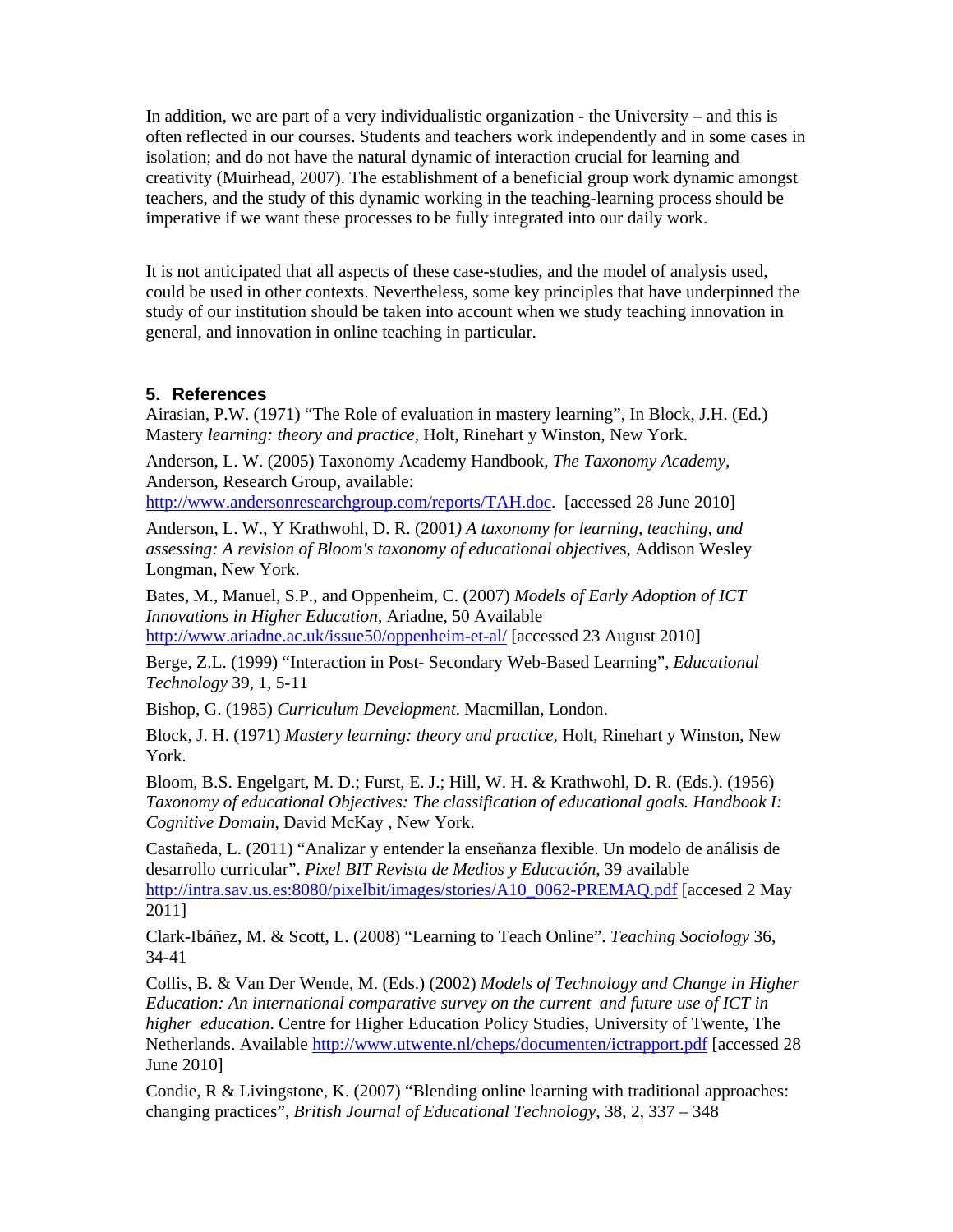Conole, G.; Dyke, M.; Oliver, M. & Seale, J. (2004) "Mapping pedagogy and tools for effective learning design". *Computers & Education* 43 (1-2), 17-33

Conole, G.; Brasher, A.; Cross, S.; Weller, M.; Nixon, S.; Clark, P. & Petit, J. (2008) A new methodology for learning design, *Proceedings of World Conference on Educational Multimedia, Hypermedia and Telecommunications (EDMEDIA),Wien,* Available http://oro.open.ac.uk/15269/2/78500C78.pdf [accessed 28 June 2010]

De Kerckhove, D. (1999) *Inteligencias en conexión. Hacia una sociedad de la Web,* Gedisa, Barcelona

Dillenbourg, P. (1999) "What Do You Mean By Collaborative Learning?". Dillenbourg, P. *Col-laborative Learning: Cognitive And Computational Approaches,* Elsevier, Oxford

Escudero, J.M. (2008) Las competencias profesionales y la formación universitaria: posibilidades y riesgos. *Red U. Revista de Docencia Universitaria*, 2 available http://www.um.es/ead/Red\_U/m2/escudero.pdf [accesed 23th of April 2011]

Gagne, R. M. (1965) *The conditions of learning,* Holt, Rinehart and Winston, New York.

García Sanz, M. P. (2003) *La Evaluación de Programas en la Intervención Socioeducativa,* Diego Marín, Murcia.

Godschalk, D. & Lacey, L. (2001) "Learning at a Distance : Technology Impacts on Planning Education". *Journal of Planning Education and Research* 20, 476-488

Heinrich, E.; Milne, J. & Moore, M. (2009) "An Investigation into E-Tool Use for Formative Assignment Assessment – Statusn and Recommendations". *Educational Technology & Society*, 12 , 4, 176–192

Joyce, B Y Weil, M. (2002) *Modelos de Enseñanza*, Gedisa, Barcelona

Kahiigi, E.; Ekenberg, L.; Hansson, H.; Tusubira, F. F. & Danielson, M. (2008) "Exploring the e learning state of art". *Electronic Journal e-Learning* 6, 2.

Kirkup, G. & Kirkwood, A. (2005) "Information and communications technologies (ICT) in Higher Education teaching – a tale of gradualism rather than revolution". *Learning, Media and Technology*, 30, 2, 185-199

Krathwohl, et al. (1964) Taxonomy *of educational objectives, II Affective Domain*. London: Longmans.

Martínez, F. & Prendes, M. P. (2003) "Redes para la formación". Martínez, F. (Comp.) *Redes de comunicación en la enseñanza. Las nuevas perspectivas del trabajo corporativo*. Barcelona. Paidós.

Marzano, R. (1998) "What are the general skills of thinking and reasoning and how do you teach them?", *Clearing House* 71, 5, 268-273.

Marzano, R. (2001) *"*Designing a new taxonomy of educational objectives"*,* in Guskey, T.R. Y Marzano, R. (Eds.) *Experts in assessment Series,* Orwin Press, Thousand Oaks, CA.

Marzano, R. & Kendall, J. (2007) *The New Taxonomy of Educational Objectives,* second edition, Orwin Press, Thousand Oaks, CA.

Muirhead, B. (2007) Integrating creativity into Online University Classes. *Educational Technology & Society* 10, 1, 1-13.

Prendes, M. P. (2003) "Aprendemos… ¿Cooperando O Colaborando? Las Claves Del Método". Martínez, F. *Redes De Comunicación En La Enseñanza,* Paidós, Barcelona, 93-128.